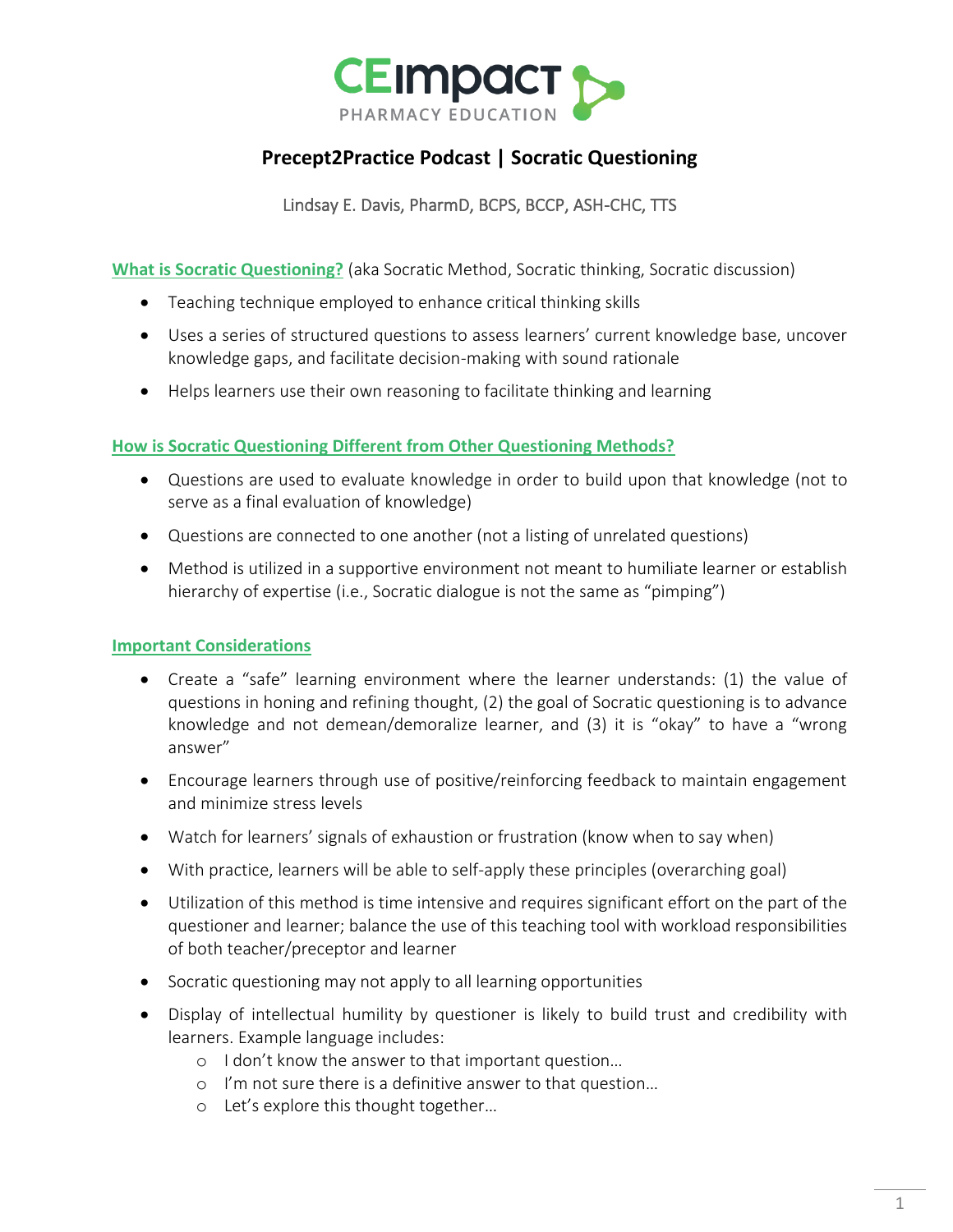# **How Can Socratic Questioning Be Applied in Pharmacy Education?**

- **Didactic education**
	- o Small group discussion within workshops
	- o Large classroom discussion

# • **Experiential education**

- o Assess knowledge base
- o Hone clinical reasoning skills (including rationale for recommendations)
- o Facilitate topic discussions
- o Facilitate reflection of skills and performance (i.e., patient education, provider interactions, presentations)
	- Students reflect that they are initially intimidated by the intensity of Socratic discussions but grow to enjoy (and anticipate) questions

# • **Other opportunities**

- o Advising and mentoring sessions
- o Reflection assignments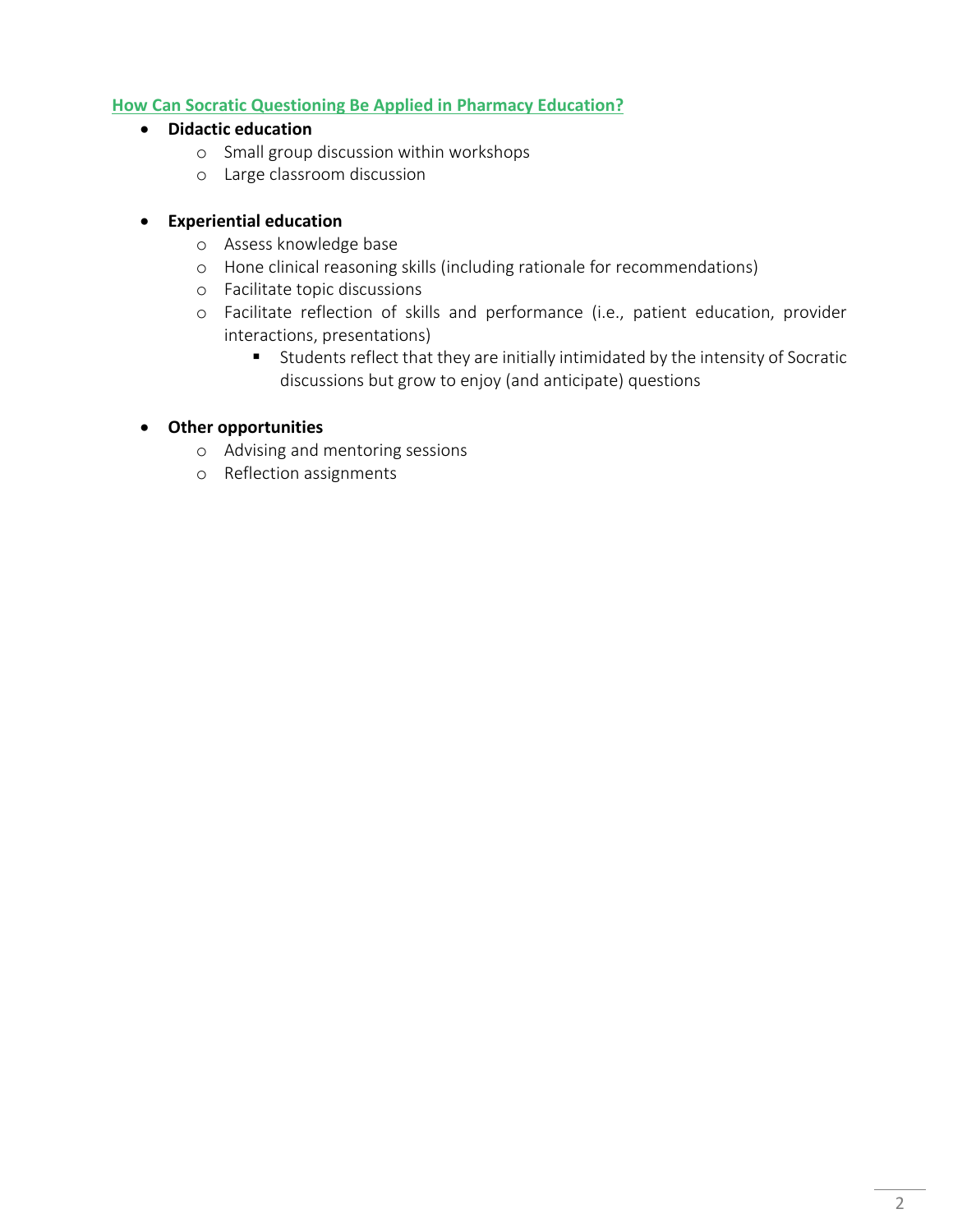# **Example Socratic Questions to Evaluate & Advance Clinical Reasoning in Pharmacy Education**

| <b>Question Type</b> | <b>Question Purpose</b>                             | <b>Example EE Question</b>                                                                                                                                                                                                                                                                  |
|----------------------|-----------------------------------------------------|---------------------------------------------------------------------------------------------------------------------------------------------------------------------------------------------------------------------------------------------------------------------------------------------|
| Purpose              | Define a task                                       | What steps will you take to verify the accuracy of this prescription order?                                                                                                                                                                                                                 |
| Information          | Assess source & quality of<br>information           | Please provide an evidence-based rationale for your recommendation of xyz (e.g., BP goal of<br>$< 140/90$ mm Hg).                                                                                                                                                                           |
| Interpretation       | Examine how information is<br>organized & evaluated | You ranked the patient's primary chief complaint as abc (e.g., hyperglycemia) with a<br>secondary problem of xyz (e.g., chest pain) – can you elaborate on your thought process<br>here?                                                                                                    |
| Assumption           | Assess what is being taken for<br>granted           | Have you considered this patient's co-morbidities (e.g., heart failure, end-stage renal disease)<br>when determining your recommendation for treatment of xyz disease state (e.g.,<br>hypertension)?                                                                                        |
| Implication          | Follow the path of thinking                         | In your case presentation you stated that your patient was admitted to the hospital for<br>spontaneous bacterial peritonitis caused by end-stage liver disease - can you explain how<br>you understand these two disease states to be related?                                              |
| Point-of-view        | Examine individual & global<br>perspective          | Why might health-systems and insurance companies be interested in reducing heart failure<br>readmissions?                                                                                                                                                                                   |
| Relevance            | Discriminate what is & is not worth<br>considering  | You seem to be focusing on abc (e.g., elevated WBC count) in this patient with xyz (e.g.,<br>pneumonia) who seems to be clinically improving - can you tell me more about why you<br>think this parameter is vitally important in this scenario? Can you think of any iatrogenic<br>causes? |
| Accuracy             | Test for truth & correctness                        | You calculated this patient's CrCl as 43 mL/min while I calculated it as 72 mL/min - I want<br>us to investigate why our numbers are so different. Can you help me understand what values<br>you utilized in your calculation and why you did so (e.g., body weight, SCr)?                  |
| Precision            | Give details & be specific                          | You stated that the target dose of abc drug (e.g., metoprolol succinate) is xyz (e.g., 200<br>mg/day] for the indication of systolic heart failure. How do you suggest we initiate and<br>titrate this therapy for patient X? What monitoring parameters are important to follow?           |
| Consistency          | Assess for contradictions                           | Earlier in our conversation you said abc (e.g., bactrim covers community-acquired MRSA)<br>and just now you said xyz (e.g., bactrim only has gram negative coverage). Do you feel that<br>these statements can both be true?                                                                |
| Logic                | Assess big-picture thinking                         | In your SOAP note you provide five recommendations for therapeutic regimen adjustments,<br>which do you feel need to be addressed first and why?                                                                                                                                            |

### **Reflective Questions to Assess the Use of Socratic Questioning:**

- Am I consistently using questions to build and deepen discussion?
- Do I make the goal of the discussion clear to my learners? (begin with the end in mind)
- Do I allow sufficient time for learners to formulate responses?
- Am I pursuing relevant information with the questions I ask?
- Do I focus on key ideas or concepts while facilitating discussion?
- Am I bringing questionable assumptions to the attention of the learner(s)?
- Do I call for clarification when needed?
- Do I call for more specific details when necessary?
- Do I think aloud with my learners? (to summarize what I hear you saying so far is…)
- What techniques have I successfully used to keep discussion moving forward when there is a stall/lag of discussion?
- What is the tone of the discussions?
- Are my learners improving in their ability to self-apply these principles or meaningfully contribute to Socratic discussions?

### **How Do I Get Started?**

- Learn more about the Socratic Method through self-study or professional resources
- Evaluate current teaching setting and areas of expertise for applicable content
- Identify interconnections within topic area
- Practice with colleague
- Explore with students/residents